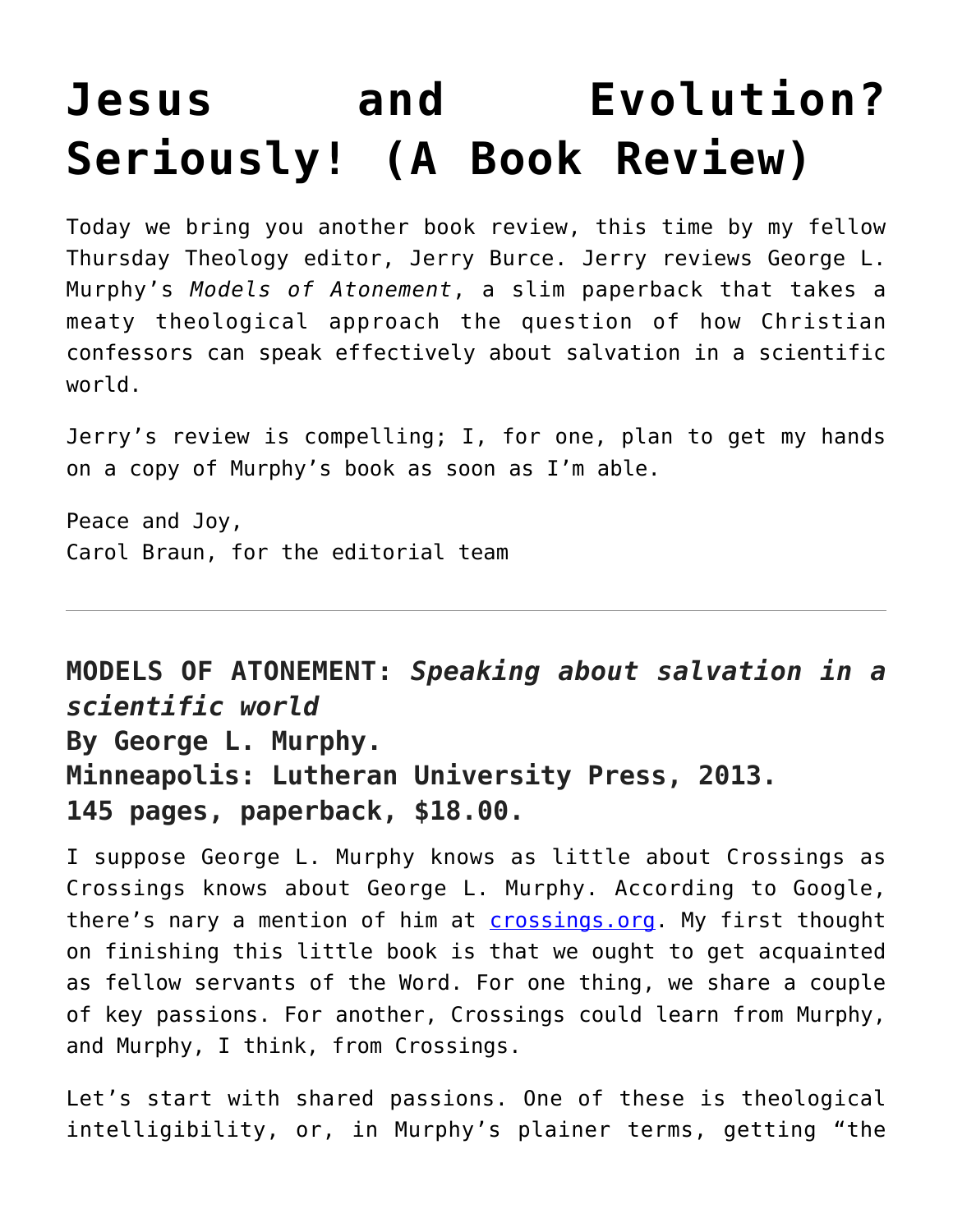message we proclaim to make sense to people" (58). Another is the message itself, or, more sharply, the message of messages. A less precise writer would call this "the Gospel" and let it go at that. Murphy doesn't settle for code words. Here as elsewhere he spells out what he means, in this case reaching for St. Paul, who puts it better than anyone. So the message that needs to make sense is "the proclamation of the good news that Jesus 'was handed over to death for our trespasses and was raised for our justification' (Romans 4:25)," this proclamation being so important that "all theological work should in some way support and encourage it" (110). Thus Murphy. I can't be the only Crossings insider who, on reading that, will think immediately of Robert W. Bertram's insistence that "the systematician's task is to 'necessitate' Christ" ("[On the Nature of Systematic](https://crossings.org/archive/bob/SystematicTheology.pdf) [Theology"](https://crossings.org/archive/bob/SystematicTheology.pdf)).

So who is George Murphy? Quick answer: a retired ELCA pastor with an M.Div. from Wartburg and a prior Ph.D. in physics that he earned at Johns Hopkins. Thursday Theology readers who follow discussions about the intersection of faith and science are likely to recognize his name, since he's been publishing in that area for over three decades. This is his sixth book. His essays and articles have been many more, at least [three of](http://www.thelutheran.org/about/person_detail.cfm?person_id=39) [thema](http://www.thelutheran.org/about/person_detail.cfm?person_id=39)ppearing in *The Lutheran*. The erstwhile *Lutheran Partners*, a publication for ELCA professionals, featured him often. Those essays are presently lodged in the **Faith and Science** corner of the ELCA's website. Does anyone read them? Well, yes. As Crossings ancients and their colleagues learned in the LCMS context of the sixties and seventies, the surest sign that you have an audience is noise from those who fear and loathe you. By that measure, Murphy is clearly a known entity. On Googling his name you'll speedily reach an [unfriendly websited](http://creationwiki.org/George_L_Murphy)evoted to "creation science," where he's described as a "theistic evolutionist." (That's like Herman Otten calling Ed Schroeder a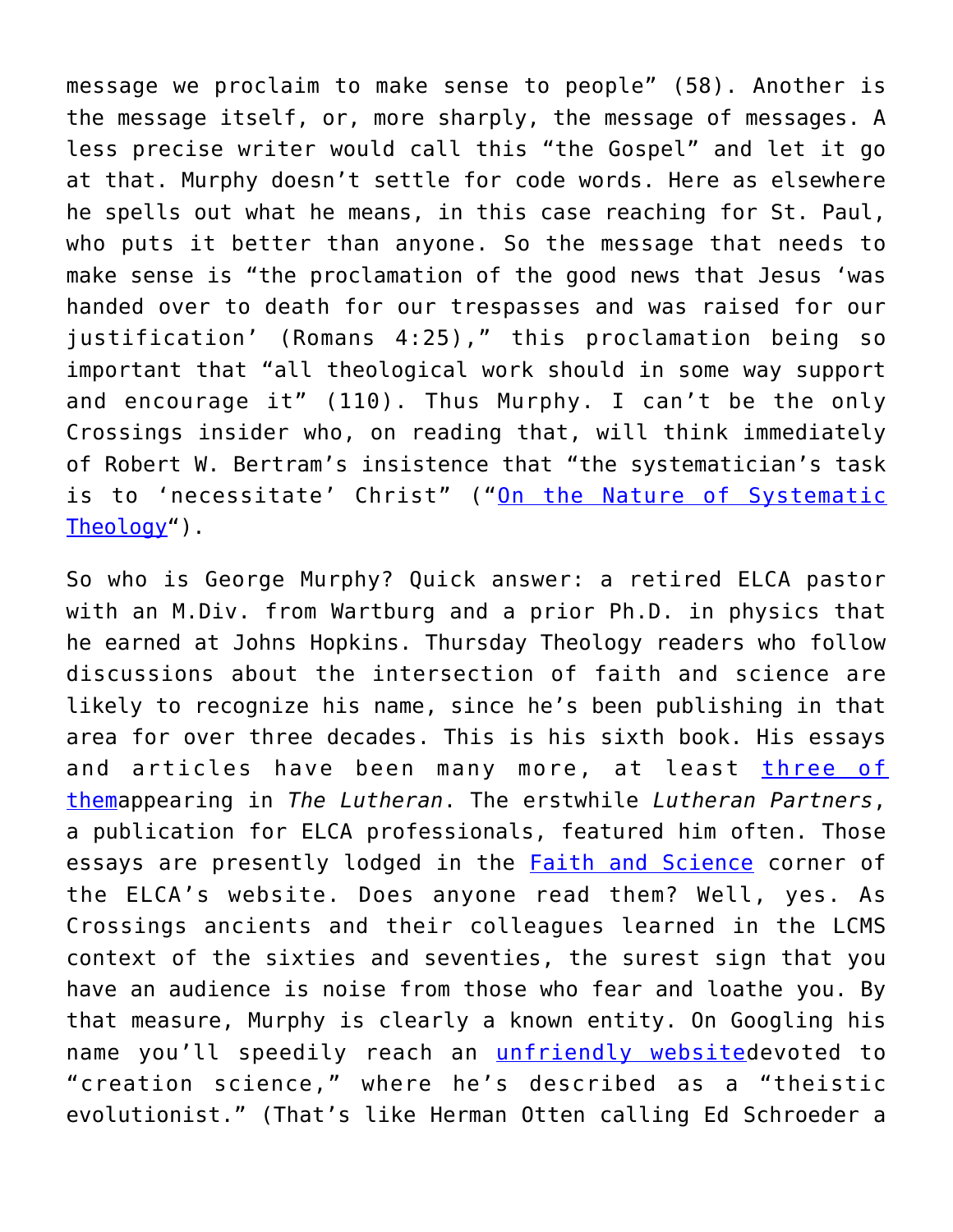Gospel reductionist, a note I toss in with apologies to those who don't know that history.) Were Murphy to deign a response—though hints in the present book have me doubting such a thing—he would surely retort that he's a theologian of the cross who refuses to bury his head in the sand where real science is concerned. Otherwise one misrepresents the works of God. Worse, one closes off communication with a host of people for whom Christ died. That (I add) would include Charles M. Blow of *The New York Times*, and anyone in the past week who read his June 8 [tirade about Biblical literalists](http://www.nytimes.com/2014/06/09/opinion/blow-religious-constriction.html?partner=rssnyt&emc=rss&_r=0) with sympathy and applause.

This latter is the audience that Murphy thinks and writes for, if not directly, then by challenging his fellow theologians, pastors, and co-confessors—that would certainly include the Crossings community—to get serious about science as the way that thoughtful people appropriately understand the universe we live in and our evolutionary origins within it. And if we're to proclaim Christ crucified in today's world, then it's against this backdrop that we need to think Christ through.

This is the goal Murphy sets for himself in the present book. As he puts it in his introductory chapter, his aim is to formulate "an understanding of the work of Christ that is grounded in Scripture, retains some continuity with the theological tradition, takes seriously today's scientific picture of the world, and uses language that makes contact with that picture" (16). This final verb is key: "makes contact." That's the least a serious proclaimer of God's Gospel has got to do. It's also the most that she or he is able to do, as Murphy plainly grasps. Parenthetically, one of the deep pleasures of reading him, especially in today's mainline theological milieu, is to find oneself in conversation with somebody else who pays assiduous attention to his Scriptural and confessional traditions, which, in the present case, leaves you knowing that he also knows how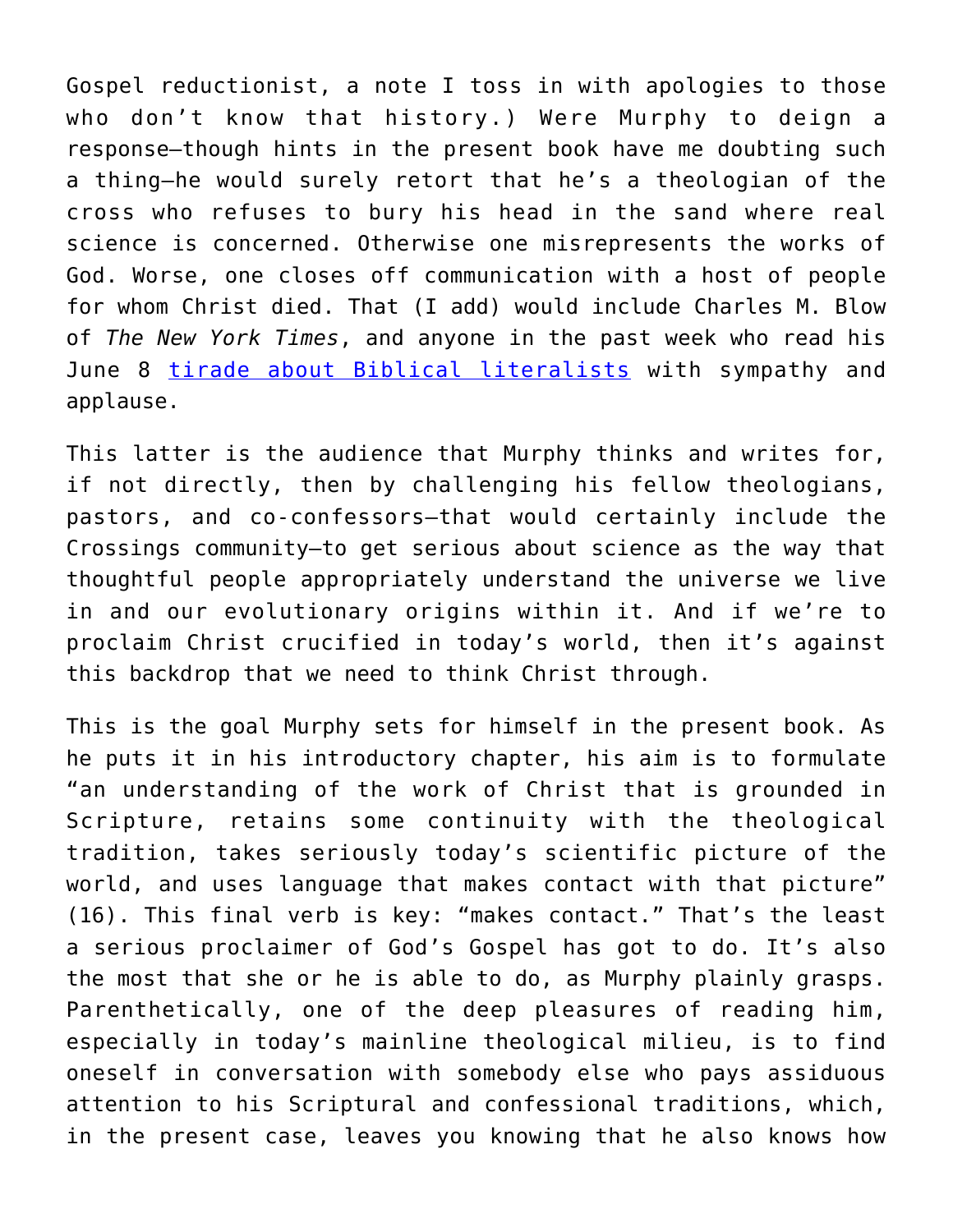faith in the God of the Gospel is always and only a gift of the Holy Spirit, this being as true in the hallways of Murphy's Johns Hopkins physics department as it once was in the Areopagus of St. Paul's Athens (Acts 17). The proclaimer's aim in either venue is simply to make contact. One has to speak the lingo, to identify and work with the existing assumptions of the audience one is trying to engage. To do that is God's style, as Murphy will underscore in one of his more intriguing arguments. He takes it for granted that serious servants and operatives of Christ will make it their style too. I'm sure he'd arch an eyebrow over the failure of the little band of Crossings writers to pay much attention over the years to the topic of evolution. How, he might ask, can you hope to necessitate Christ for hearers today if you don't dig into that?

In any case, that's what Murphy does. He digs. He formulates. He keeps his feet firmly planted on Scriptural turf and stays in impressively far-ranging and respectful conversation with the wider theological tradition, even as he sticks his neck out at key points to revise that tradition, such revision being required, in his view, by the realities science brings to light. He also knows and serves a greater light—indeed, "the Light of the world." From start to finish he keeps his hands gripped firmly on the cross of Christ as the essential portal to "a unified picture of divine action in the world *and* of divine purpose for the world that takes science seriously" (33).

I will not try here to rehearse or sketch the many moves Murphy makes. It would run to more pages than you'd care to cover in a review, and, in any case, Murphy has done that himself. His preface points us to a summary of his basic ideas in an online essay entitled "[Human Evolution in Theological Context](http://biologos.org/uploads/projects/murphy_scholarly_essay.pdf)." You'll want to read it. It will whet your appetite for the expansion the book provides. What I'll give you in the meantime is a preappetizer of sorts, a little headline-style list of things that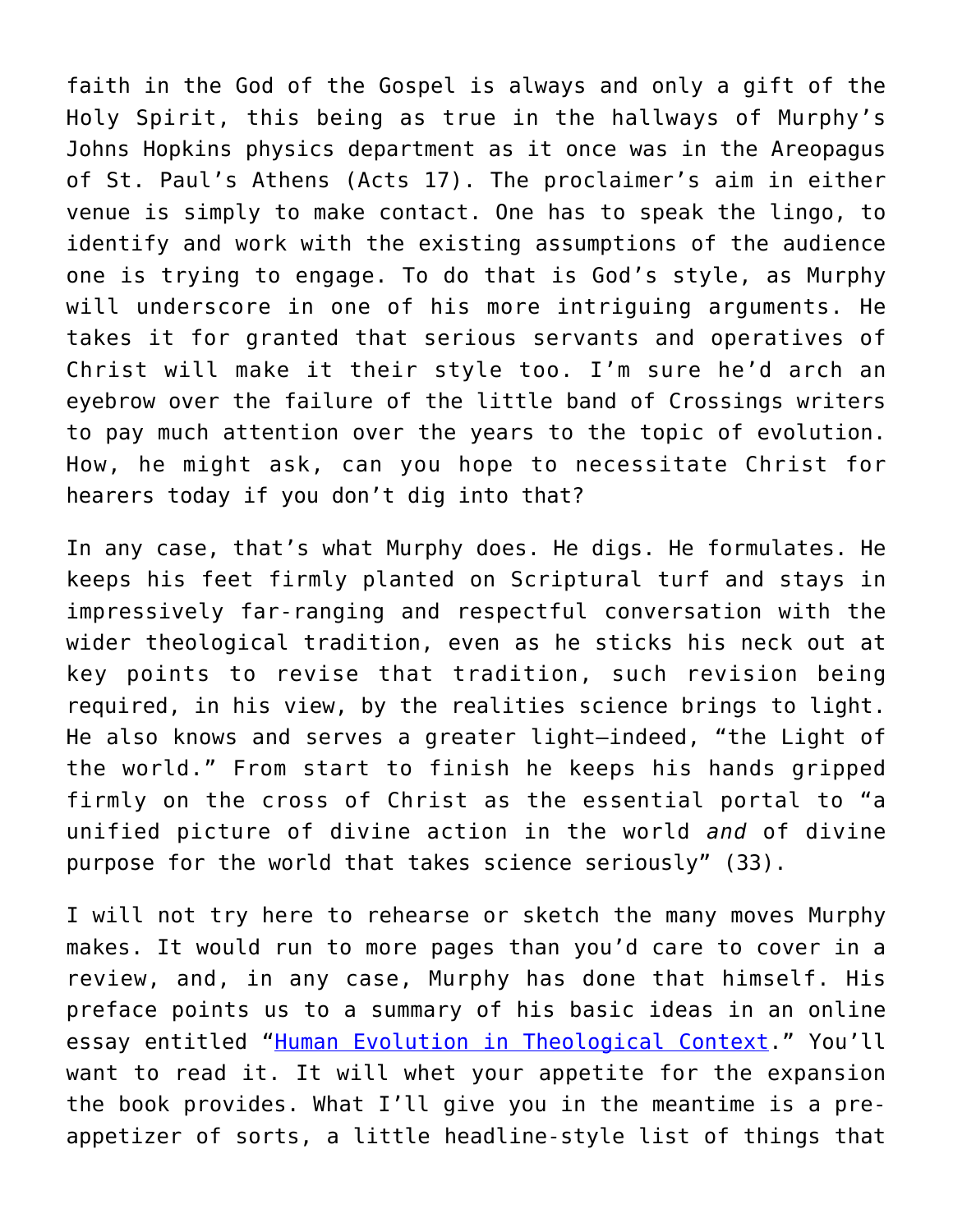most grabbed my attention as I went along:

- 1. Evolution. Face up to it. It's God's way of doing God's creative work.
- 2. Death. It's essential to the evolutionary process. There can't have been a time when death was not.
- 3. Humankind. Yes, it emerged from a pre-human ancestral tree. There cannot have been one Adam, one Eve.
- 4. The first humans in a theological sense: "hominids in whom reason, self-awareness, and communication had developed to an extent that it was possible for them to be aware of God's address to them" (63).
- 5. The model human? No, not a pre-lapsed Adam, but rather Christ. And that's according to the Scriptures.
- 6. Sin. Luther nailed it: failure to fear, love, and trust God.
- 7. Sin's effect. Turns "good death" into evil death, the former leading to God, the other not.
- 8. The Genesis creation accounts. Examples of God's "kenotic" communication style, the Holy Spirit deliberately confining God's Word to the limits of human knowledge and understanding. Take it seriously today? As theological address, absolutely!
- 9. The work of Christ (1). To enmesh God's self, via cross, as fellow sufferer and loser in the misery of the evolutionary process, and, via resurrection, to transform and redirect the process; to launch "a new creation."
- 10. The work of Christ (2). To enable atonement. Thereby to restore creation "by rescuing it from the hopelessness and ultimate annihilation of separation from God" (102).
- 11. Atonement. The at-one-ment that ensues when sinners trust God.
- 12. Classic atonement theorists. Anselm: off the mark, but deserving of more respect than he gets. Abelard: closer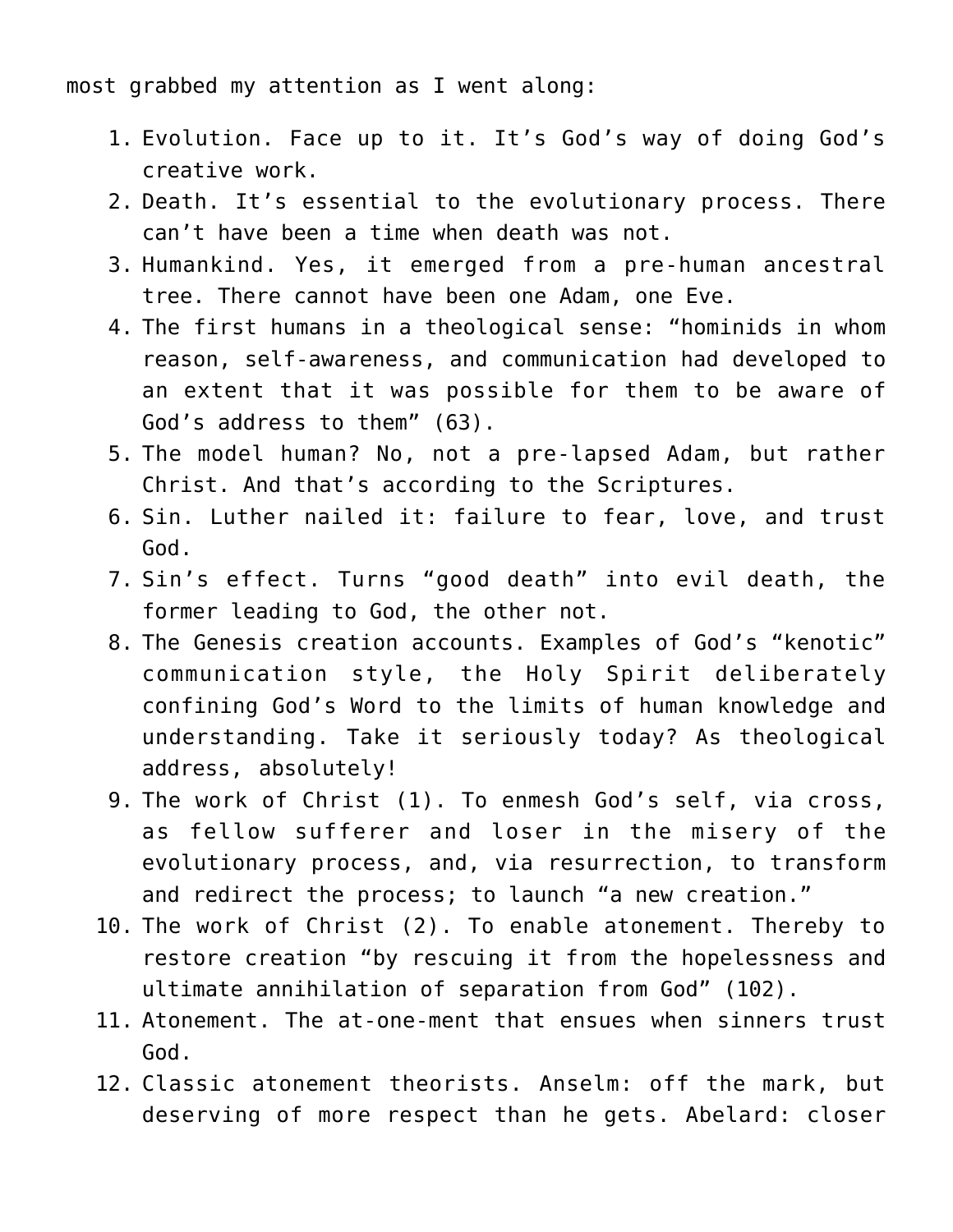than Anselm, but still no cigar. His mistake? Emphasizing love instead of faith. (In Crossings lingo: attempting a direct jump from Step 4 to Step 6 without passing first through Step 5.)

13. Salvation. Creation made new. God achieving "something not included in our presently understood laws of physics" (118).

And there is more, much more. Some of it will startle in the way that certain of the items above have startled. The greater part will draw a Crossings-style reader into a renewed celebration of the astonishing gift of Christ crucified. Will the startling bits equip the Christian insider to help an outsider get excited about Christ too? That, finally, is Murphy's aim. Whether he manages to meet it is something this reader is still thinking about. One point on which I'd press him is an assertion that "the particular language of justification, and especially the forensic understanding of it…, does not easily make contact with people who are imbued with a scientific understanding of the world" (105). I suspect that scientists continue to be as concerned as poets are about the evaluations they get; hence my suggestion at the beginning that a conversation between Murphy and some Crossings-minded types might be of mutual benefit.

What I don't need to think about at all is whether Murphy is a genuine theologian that the rest of us are obliged to take seriously. Of that there's no question. He passes the aforementioned Bertram sniff test, and does so with flying colors. He "necessitates" Christ. I will draw this to a close by letting him do so in his own words, but first a quick prelude:

In addressing his central concern—an appropriate model of atonement; a way to speak of Christ's work that "makes contact" with scientific assumptions about the world—Murphy draws heavily on Gerhard Forde's insistence that atonement presented as an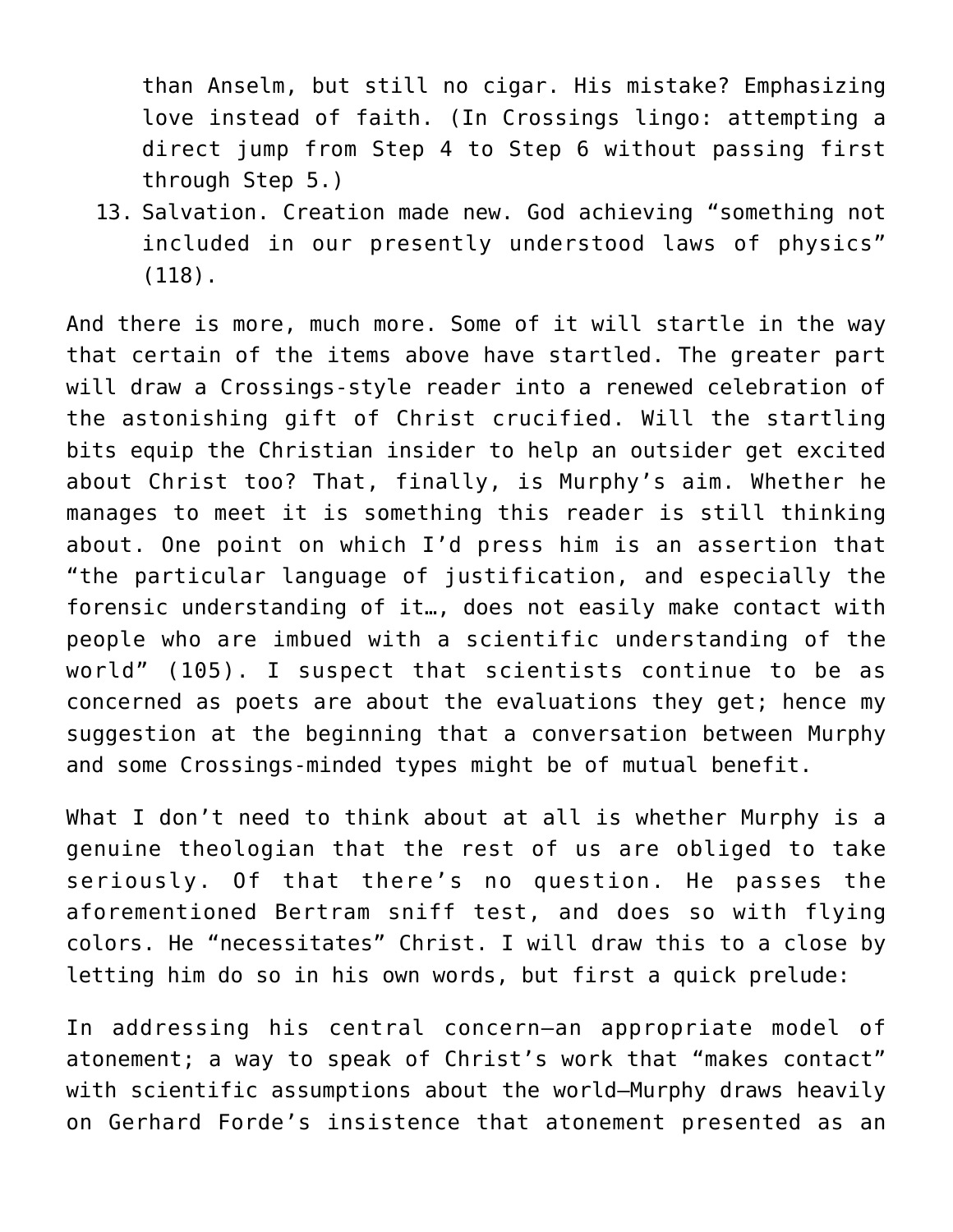abstract proposition about some kind of God-and-Jesus transaction for the rest of us to believe, with eternal brownie points handed out to those who swallow firmly, is not worth talking about. Real atonement is an "actual event," a reconciliation that "takes place between God and people in the real world" (92). The key to that reconciliation is trust in God's promise of life. It falls to Christ to anchor and evoke this trust, while simultaneously exposing the folly of ultimate trust placed elsewhere. This is what happens in a crucifixion that is shown by its subsequent Easter to have been an execution of the Son of God.

Here I hand the baton to Murphy—

"Jesus died 'for us' because we had to get rid of him to preserve our systems and projects that were challenged by his life and words. Jesus Christ is what humanity was always intended to be, so humanity that has turned away from God and refuses to be what God intended killed him. That means that the cross is the destruction of humanity, the end of sinners. When we are brought to understand this, we realize that the idols upon which we depended and which motivated our behavior work death rather than life. They cannot be trusted. And when the objects of our deepest faith are seen to be lies, in a real sense we die.

"God has allowed us to kill our one real hope, the union of God with humanity, as the end of our self-chosen road. This alien work is foreign to God's loving character, but it is work that must be done in order for true faith to be possible. Only if our false faith is shattered can we be brought to see that we cannot put our ultimate trust in ourselves or any other creature.

"And the cross-resurrection event is saving grace. When we are brought to see that our true creator was willing to die for us,